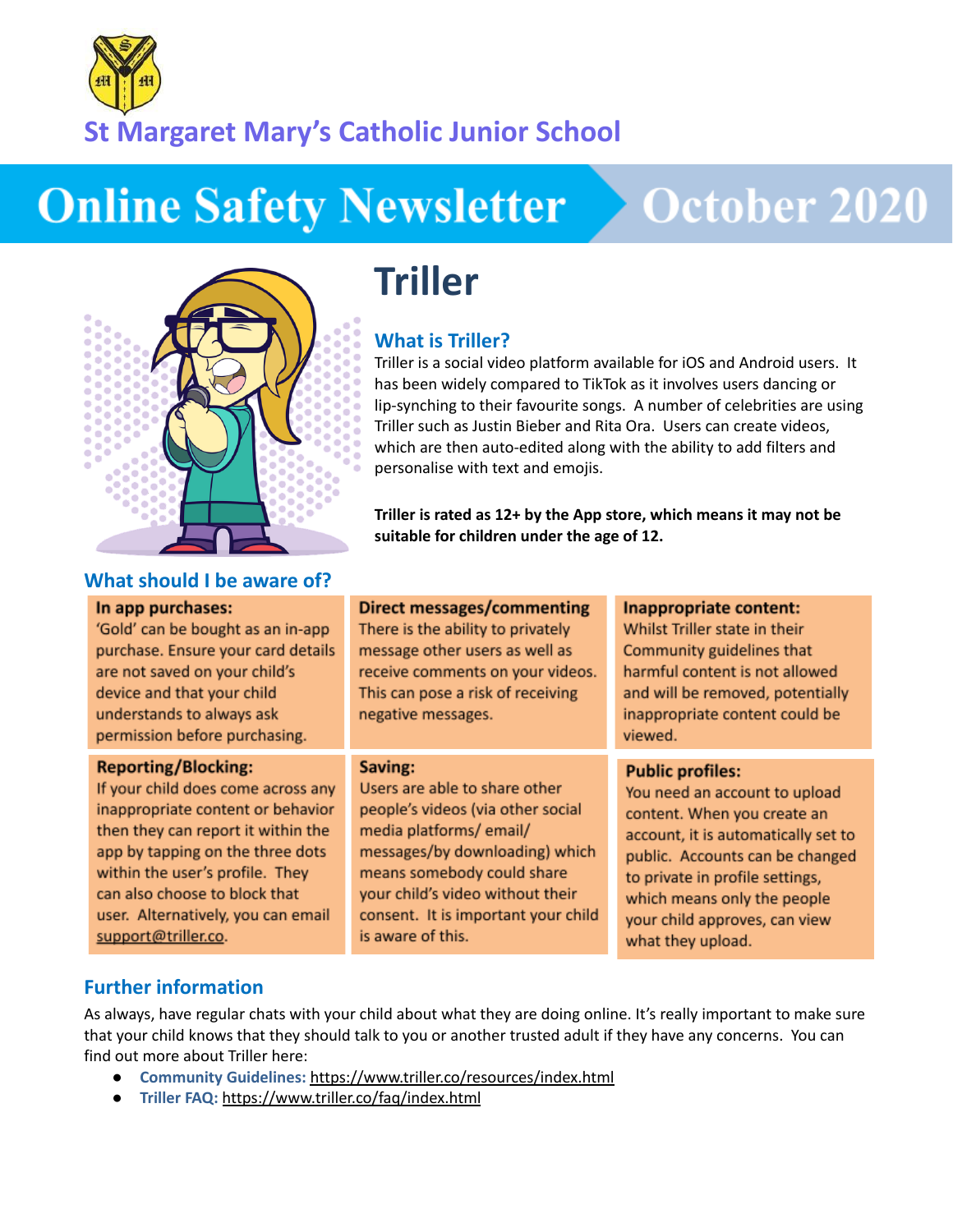#### ● **What is Triller article?**

Users of this guide do so at their own discretion. No lia of the date released 1.10.20.

## **What is Instagram Reels?**

This is Instagram's latest feature and is being portrayed as Instagram's version to TikTok. Users will now be able to create 15-second videos using filters and music. Reels follows your privacy settings on Instagram so if your child has a public account then anybody will be able to view their reels. Users can share their reel to the 'Explore' tab where it can be seen by the wider Instagram community or it can be shared with their followers by on their Feed.

**httagram** Reels

#### **Further information**

You can find out more about Instagram Reels here:

### **Supporting your** child with gaming

This is a fantastic resource to help you support your child whilst gaming. It includes tips on how to help your child stay safe and how to set boundaries as well as signposting to further organisations if you require further support.

#### <u>ntss://wunsminds.org</u> elp/for-parents/parents

Speake parents-guide-to-sup port-gaming/

Have you set up appropriate safety settings for your Smart speaker? Find out more here:

https://www.internetmatters.org/ resources/smart-speakers-set-upsafe-guide/

● <https://about.instagram.com/blog/announcements/introducing-instagram-reels-announcement>

<https://www.net-aware.org.uk/news/what-is-instagram-reels/>

# **Online Hate Crimes**